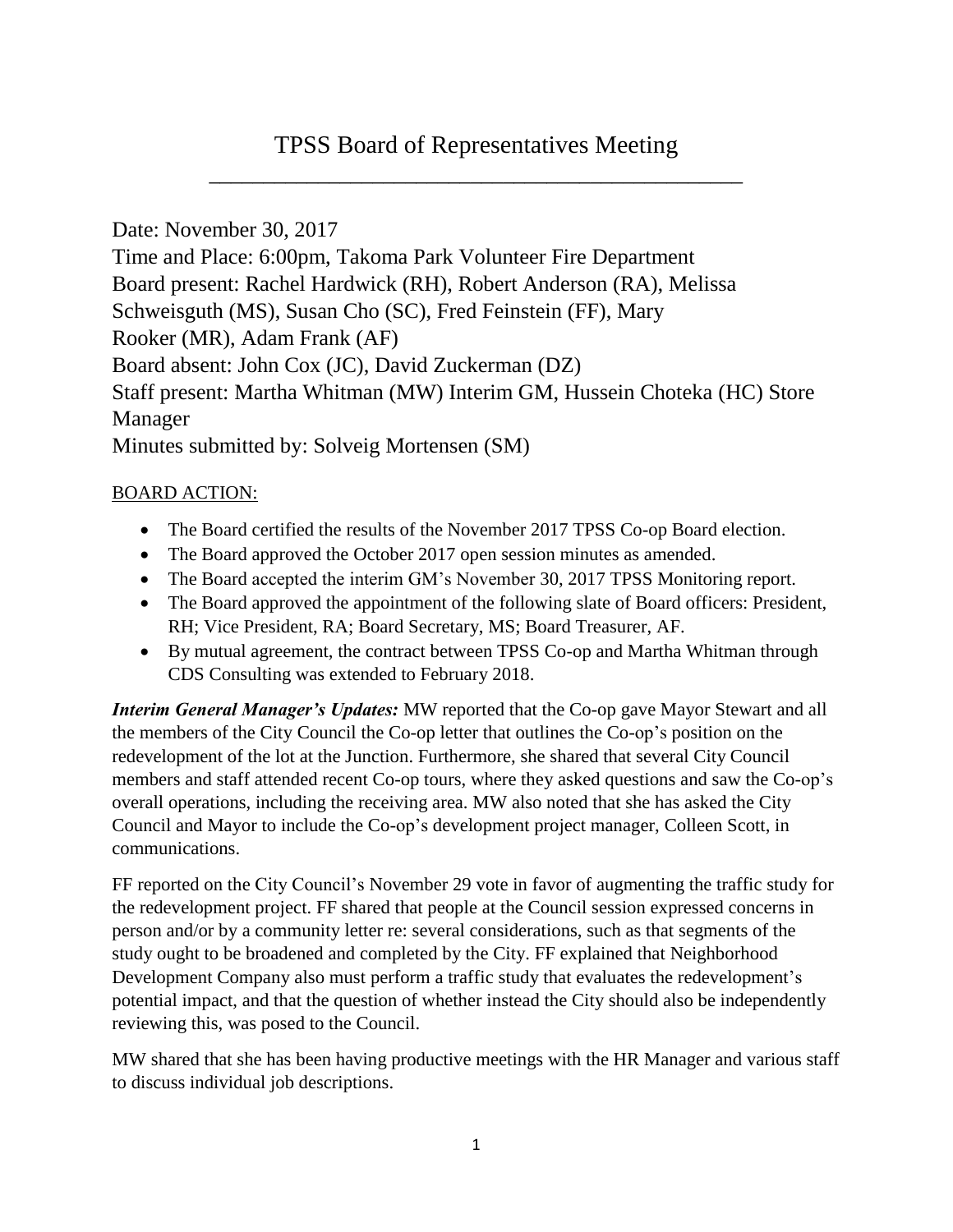MW reported that the Co-op is experiencing repercussions with Amazon's purchase of Whole Foods with higher than normal out of stocks.

MW shared that the Co-op will have Pajamarama on Sunday December 3, close at 6 pm on December 12 for its staff holiday party, and is making efforts to do more holiday events or activities.

*Interim GM's monitoring report and Financial Conditions Policy:* **MW explained that her** Ends report, as interim general manager is for informational purposes to keep the Board informed of the various activities the Co-op engages in during this time of transition. MW reported reasonable progress towards the accomplishment of the Co-op's Ends and conveyed that she supported this measurement with an included quarterly profit and loss statement.

The Board heard that it would be prudent to again monitor policy L-4 quarterly and reconsider whether the current policy L-4 addendum should be kept separate. MW recommended it be added to policy L-4, so that management can ensure they provide all the requested ratios. MW reported compliance with producing a new budget for the Board. The Board accepted MW's monitoring report of the Ends Statements and policy L-4.

In answer to inquiry on if the CBLD consultant should be monitoring the Co-op's materials to see that all the necessary reporting is occurring, MW shared that her experience is that the consultant reviews the packets to get the general sense of the Co-op and can dive deeper using consultant hours if interested.

## *Board committee updates:*

*Membership Committee:* FF and MW described an idea for the Membership Committee to work on a process for better engagement with Co-op members through avenues, such as the newsletter, and the regular and new membership touchpoints that will or can occur throughout the year. MW recommended that the Board leads the process of designing engagement that is for the Board to learn and share member values. They also discussed methods to garner two-way communication with the membership—to both reach out and inform and invite or receive feedback.

*GM Search Committee:* RH updated the Board that Marilyn Scholl advised that the Co-op could consider employing a search firm, if the initial GM search is not fruitful. RH also shared that exiting Board representative, John Cox offered to help in the GM search process.

MS reported that the Co-op received a number of applicants for the position and that the Committee will begin screening and shortlisting them in December. MW confirmed that for a GM search, its commonplace for a co-op's senior management team to give feedback.

*Policy Committee:* MS noted that the Committee circulated Policy L-6 for review via email and is awaiting feedback from some Representatives.

*Certification of the Board Election:* The Board certified the following results from the November 2017 TPSS Board election:

Susanne Lowen 194 votes